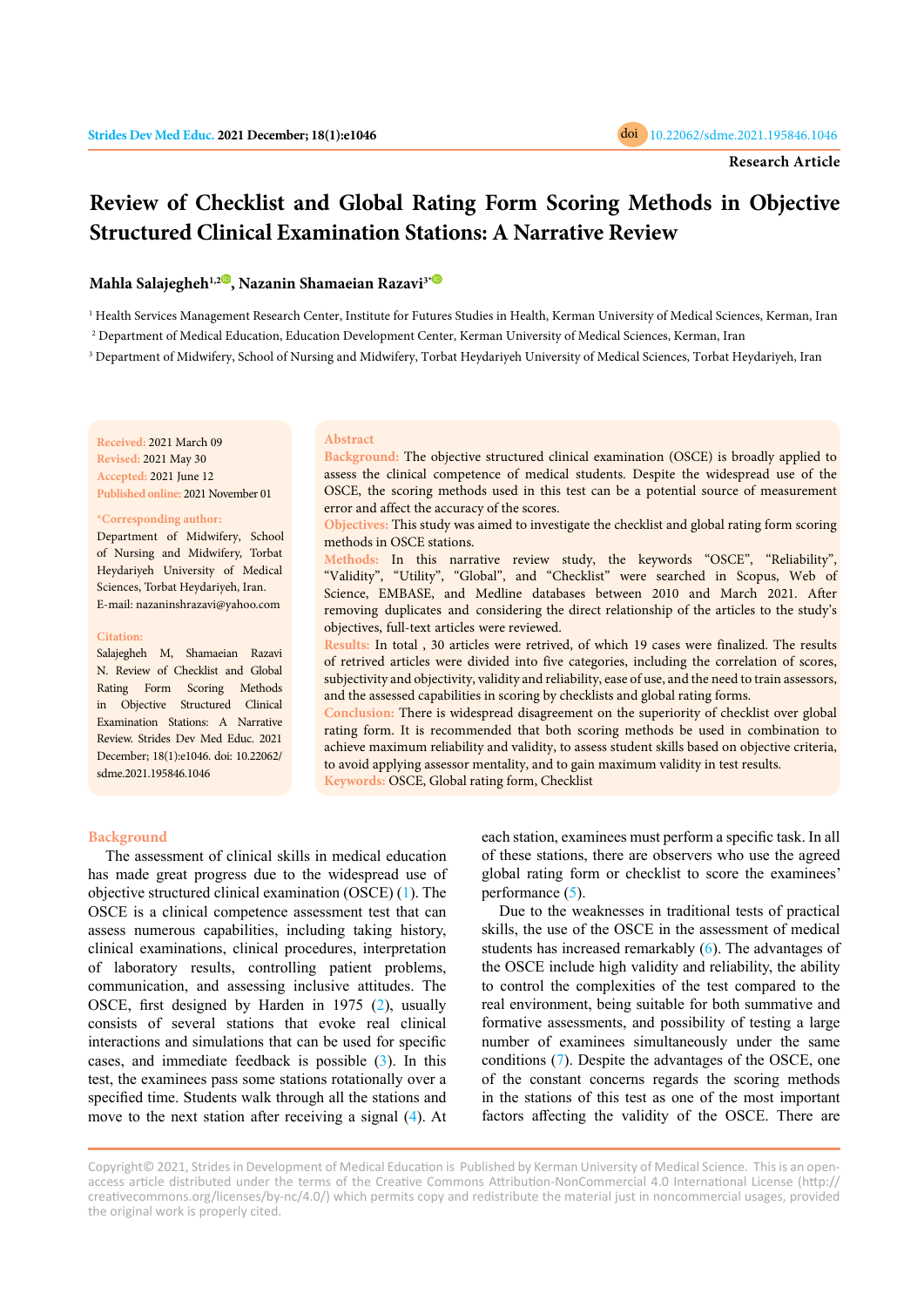several methods to score the OSCE, including the use of a checklist and a global rating form [\(8](#page-4-0)).

In scoring by a checklist, there is a yes/no answer for each item, or a score is considered according to the student's performance in the relevant station. In a global rating form, the examiner gives the student a grade in general, regardless of the checklist score ([9](#page-4-0)). In recent years, there has been much debate about what scoring method to use in the OSCE. Some believe that a checklist is necessary to ensure objectivity in scoring students, whereas others argue that an overall assessment based on experts' opinions is as correct, accurate, and valid as a checklist.

In their research, Karam et al. (2018) suggested that despite the positive features of the OSCE compared to traditional assessment methods, there was a need to conduct studies on the quality and effectiveness of this test to guarantee psychometric criteria for the OSCE results $(10)$  $(10)$  $(10)$ .

#### **Objectives**

Given the increasing use of the OSCE in clinical settings, awareness of scoring methods using a checklist and a global rating form in the stations of this test can help control the sources of error and, consequently, hold valid tests; therefore, the present study was performed to investigate the scoring methods using a checklist and a global rating form in an OSCE station through literature review.

## **Methods**

The present research is a narrative review. Review studies for the optimal use of the large amount of information produced by articles and providing a combination of evidence are of interest to researchers in various fields. In narrative review studies, scientific sources on a specific topic are described and discussed theoretically and substantively in broader scopes than systematic reviews. In this type of review, the most relevant sources are selected and reviewed [\(1](#page-4-0)1).

In this study, the keywords "OSCE", "Reliability", "Validity", "Utility", "Checklist", and "Global" were searched in Scopus, Web of Science, EMBASE, and Medline databases to access related articles. Retrieval results were limited to the period between 2010 and March 2021. The references list of the obtained articles was also examined to search for further articles. Duplicates and articles that did not meet the inclusion criteria were excluded from the study, and considering the direct relationship of the articles to the study's aim, only fulltext articles were reviewed. The inclusion criteria were determined based on keywords, time interval, relation to the study's aim, language and type of articles, and access to the full text of the article. This research was approved by the Research Ethics Committee of Kerman University of Medical Sciences (code of ethics: IR.KMU. REC.1400.075).

### **Results**

Based on the search results, 30 articles were retrived.

After reviewing the titles, five articles were identified as irrelevant in terms of research questions and were removed from the review process. In reviewing the abstracts of the remaining articles, six articles were deleted, and 19 articles, which were directly related to the study's Objectives, were selected. The full texts of the selected articles were studied. All the selected articles were in English. The specifications of the articles included in the study are shown in [Table 1](#page-2-0).

The results of reviewing the studies based on the characteristics of scoring methods in the OSCE station were divided into five categories, including the correlation of scores obtained from scoring using checklists and global rating forms, subjectivity, and objectivity of scoring using checklists and global rating forms, validity and reliability of scoring using checklists and global rating forms, ease of use and the need to train assessors in scoring using checklists and global rating forms, and ease of use, and the need to train assessors, and the assessed capabilities in scoring using checklists and global rating forms. These results are presented in detail below.

## **- The Correlation of Scores Obtained by Scoring Using Checklists and Global Rating Forms:**

Numerous studies have examined the correlation between checklist scores and global rating form scores. In Sim et al.'s (2015) study conducted among 185 senior medical students using the Spearman correlation coefficient, a significant correlation between checklist scores and global scores was reported(1[2](#page-5-0)). In Wan et al.'s (2011) study conducted among 221 students to compare checklist scores to global scores, the passing score was determined by the Angoff method. The Spearman correlation coefficient was calculated between checklist scores and global scores of each station, and Pearson coefficient was calculated between checklist scores and global scores of all stations. Three OSCEs were assessed over two years. All students who had not gained the checklist passing score were rejected in the global rating form, as well  $(13)$  $(13)$ . In Turner et al.'s  $(2014)$  study performed among 183 students to examine professional behaviors, the mean, standard deviation, and correlation were calculated for the checklist and global scores of each station. Then, the acceptance rate was determined for the mentioned scores. In the surveys, high means of checklist and global scores were obtained with low standard deviation. Spearman's correlation between checklist scores and global scores was satisfactorily significant. The results of this study showed that increasing students' skills and experiences in higher years of study led to increasing the correlation between checklist scores and global scores (1[4](#page-5-0)).

# **- Subjectivity and Objectivity of Scoring Using Checklists and Global Rating Forms:**

Given that one of the important specifications of the OSCE is the assessment of students based on their objective performance, the OSCE scoring method, which can be performed using a checklist or a global rating form,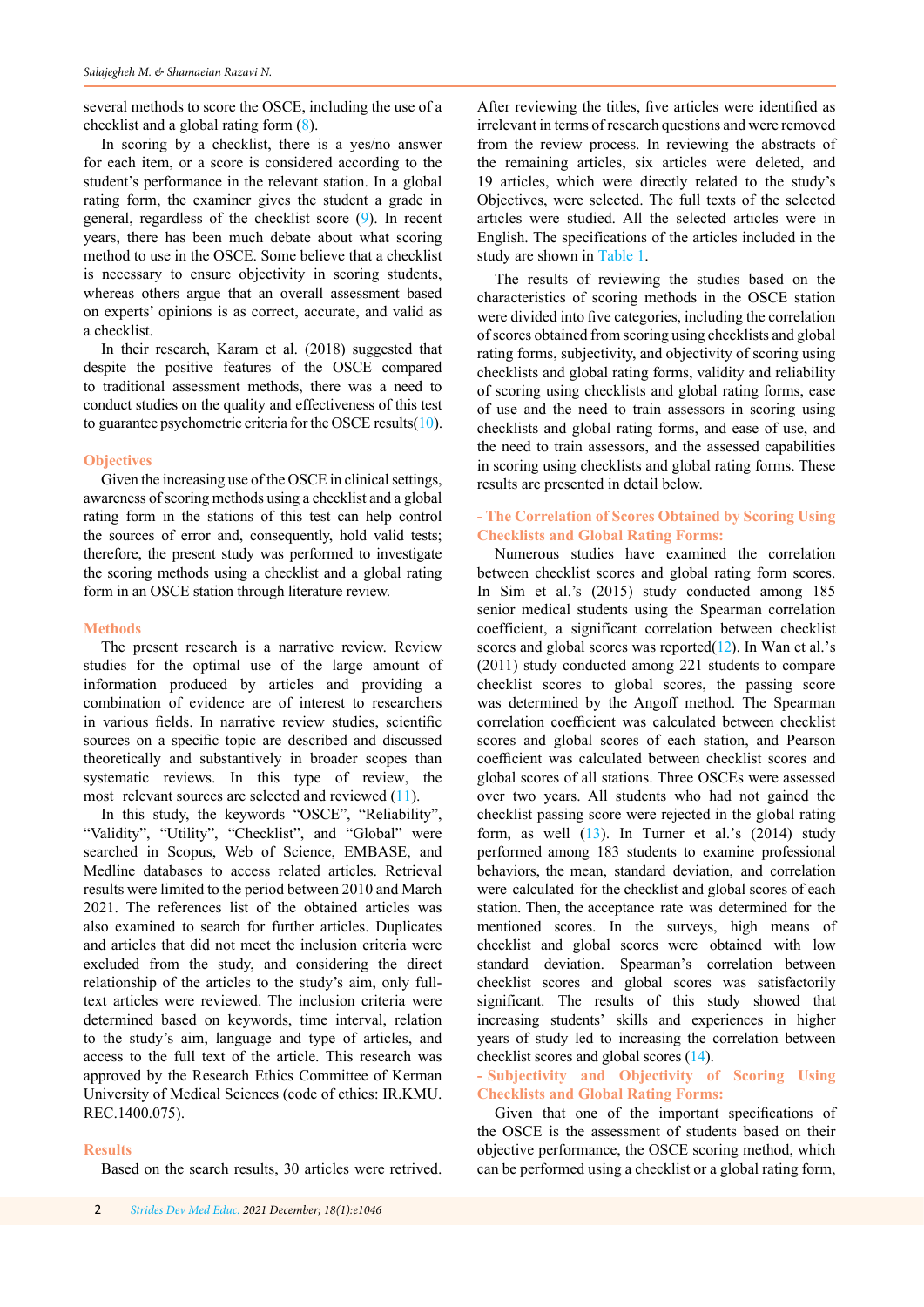| <b>Row</b>     | First<br><b>Author</b>         | <b>Study Year</b> | Journal<br><b>Name</b>                             | <b>Study Type</b> | <b>Scoring Method in</b><br><b>OSCE<sup>1</sup></b> Station | Reference<br><b>Number</b> |
|----------------|--------------------------------|-------------------|----------------------------------------------------|-------------------|-------------------------------------------------------------|----------------------------|
| 1              | Joong Hiong<br>Sim             | 2015              | Education in<br>Medicine Journal                   | Descriptive       | Checklist- Global rating form                               | 11                         |
| 2              | Michael Wan                    | 2011              | Medical Education                                  | Descriptive       | Checklist-Global rating form                                | 12                         |
| 3              | Kaitlin Turner                 | 2014              | Education<br>Research<br>International             | Descriptive       | Checklist-Global rating form                                | 13                         |
| $\overline{4}$ | A'man Talal<br>Inayah          | 2013              | <b>BMJ</b> Open                                    | Descriptive       | Checklist- Global rating form                               | 14                         |
| 5              | Sheena<br>CarlLee              | 2017              | Journal of graduate<br>medical education           | Descriptive       | Checklist- Global rating form                               | 15                         |
| 6              | Winny<br>Setyonugroho          | 2015              | <b>Patient Education</b><br>and Counseling         | Descriptive       | Checklist                                                   | 16                         |
| 7              | Deb Massey                     | 2017              | Nurse Education<br>Today                           | Descriptive       | Checklist-Global rating form                                | 17                         |
| 8              | Mary A.<br>Rawlings            | 2019              | Journal of<br>Baccalaureate<br>Social Work         | Descriptive       | Checklist- Global rating form                               | 18                         |
| 9              | Md Anwarul<br>Azim<br>Majumder | 2019              | Advances in<br>Medical Education<br>and Practice   | Descriptive       | Checklist- Global rating form                               | 19                         |
| 10             | Hsiang-ping<br>Huang           | 2016              | Hu Li Za Zhi                                       | Descriptive       | Checklist-Global rating form                                | 20                         |
| 11             | Andul Sattar<br>Khan           | 2012              | <b>Creative Education</b>                          | Descriptive       | Checklist-Global rating form                                | 21                         |
| 12             | Deborah A.<br>Sturpe           | 2010              | American journal<br>of pharmaceutical<br>education | Descriptive       | Checklist-Global rating form                                | 22                         |
| 13             | Vanessa N<br>Palter            | 2013              | Annals of surgery                                  | Intervention      | Checklist-Global rating form                                | 23                         |
| 14             | Megan E.Gillis                 | 2020              | Journal of Surgical<br>Education                   | Descriptive       | Global rating form                                          | 24                         |
| 15             | Anitha<br>Muthusami            | 2017              | Journal of surgical<br>education                   | Descriptive       | Checklist                                                   | 25                         |
| 16             | Michaelina<br>Macluskey        | 2011              | European Journal<br>of Dental<br>Education         | Descriptive       | Checklist-Global rating form                                | 26                         |
| 17             | Montserrat<br>Solà-Pola        | 2020              | Nurse Education in<br>Practice                     | Qualitative       | Checklist- Global rating form                               | 29                         |
| 18             | Irene W Y Ma                   | 2011              | Advances in health<br>sciences education           | Descriptive       | Checklist-Global rating form                                | 30                         |
| 19             | Giovanni<br>Piumatt            | 2021              | <b>BMC</b> Medical<br>Education                    | Descriptive       | Checklist-Global rating form                                | 31                         |

<span id="page-2-0"></span>

| <b>Table 1.</b> The specifications of reviewed articles related to checklist and global rating form scoring methods at OSCE stations |  |  |  |  |
|--------------------------------------------------------------------------------------------------------------------------------------|--|--|--|--|
|                                                                                                                                      |  |  |  |  |

has a positive effect on the objectivity or subjectivity of the judgment of learners' performance.

The study published by Inayah et al. (2017) was performed to examine the objectivity of the scores obtained from self-assessment and evaluation of general medicine students by the observer using the global rating form in 2013. In this study, students were assessed in two OSCE stations for overall readiness and self-confidence by both methods. The scores of the first station predicted the scores in the second station. The results showed the relationship between overall readiness and self-confidence of students in the second station and those obtained in the first station using the global rating form  $(15)$  $(15)$  $(15)$ .

CarlLee et al.'s (2019) study was performed on the OSCE, in which 33 internal assistants were assessed in 2017. In the stations of this test, scoring was done using a global rating form by faculty members and a standardized

checklist by patients. Assistants also performed selfassessment. The results showed that scoring using the checklist method removed the individuality or subjectivity factor, which is one of the most important criticisms expressed about other scoring methods ([16](#page-5-0)), because examiners record their activities instead of interpreting the activities that examinees perform at OSCE stations, leading to eliminating the subjective scoring problem.

# **- Validity and Reliability of Scoring Using Checklists and Global Rating Forms:**

In terms of psychometric properties including internal stability or reliability between station scores, concurrent validity, and construct validity, the global rating forms have a better status or at least as good status as checklists. The results of Setyonugroho et al.'s (2015) study revealed that the use of global rating forms significantly improved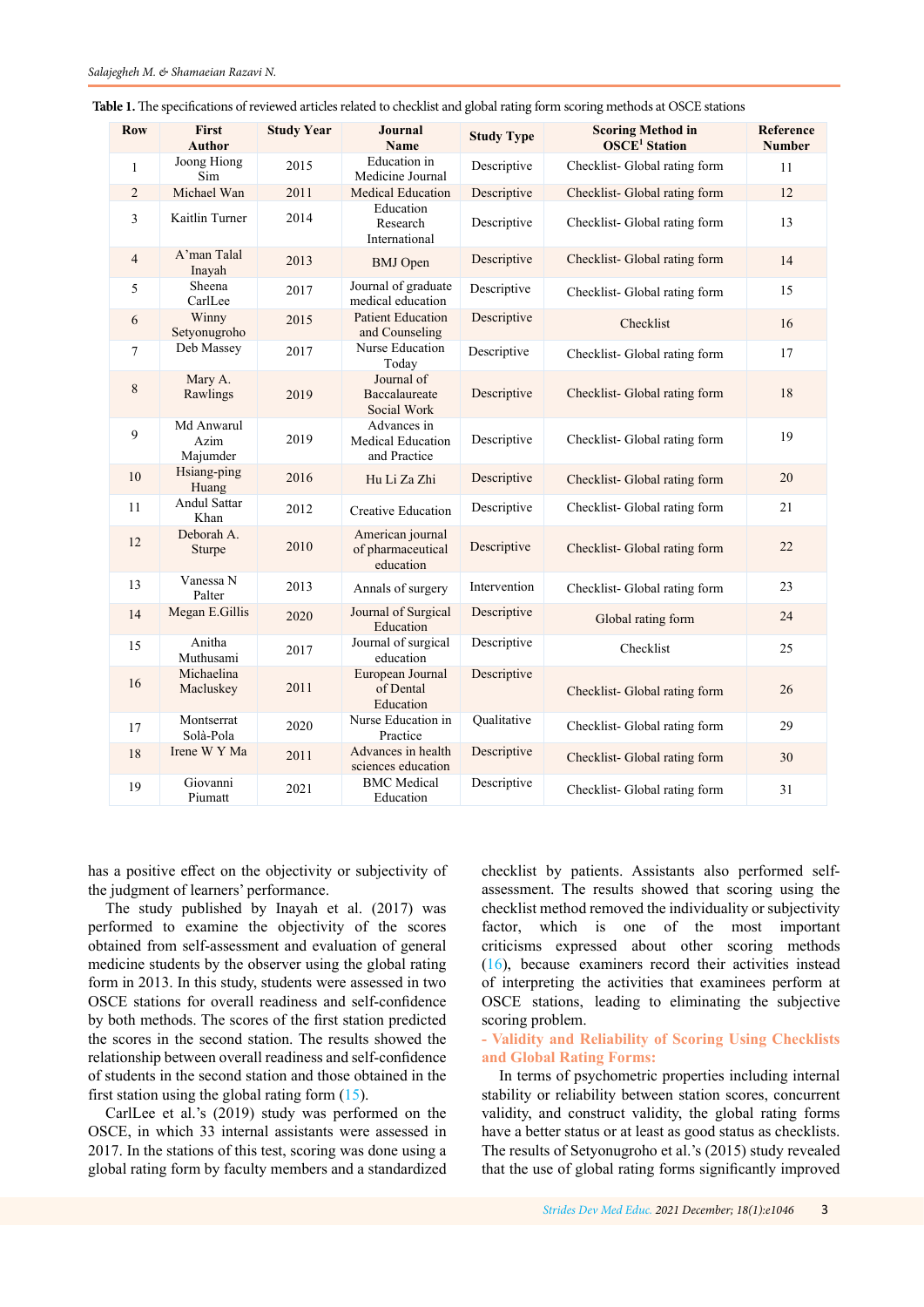the construct validity compared to checklists (1[7](#page-5-0)). Also, the results of another research on scoring using checklists and global rating forms indicated that global rating forms had higher internal reliability and stability than checklists ([18](#page-5-0)).

The results of Rawlings et al.'s (2019) study also showed that the use of global rating forms created a higher construct validity compared to checklists [\(1](#page-5-0)9). The findings of Majumder et al.'s (2019) research, in addition to confirming these results, exhibited that global rating forms had a higher construct validity and concurrent validity compared to the checklist method ([20](#page-5-0)). Moreover, the results of Huang et al.'s (2017) study revealed that reliability in a global rating form and a checklist simulated by patients was equal, but the degree of validity was higher in the global rating form [\(2](#page-5-0)1).

In Khan et al.'s (2012) study performed to assess the performance of general surgery residents using the OSCE, two surgeons were present at each station, one of whom filled the checklist and the global rating form and the other filled only the global rating form. The results showed that inter-rater reliability and construct validity in the global rating form was higher than those of the checklist. It was concluded that for the final performance-based assessment, a global rating form is more appropriate than a checklist [\(2](#page-5-0)2).

In contrast, Sturpe et al.'s (2010) study conducted among senior medical students at the University of Toronto using an anesthesia simulator showed that interrater reliability was higher in checklist scores compared to that of the global scores, but assessments performed on global scores also revealed that this scoring method was useful for assessing clinical competence  $(23)$  $(23)$ .

Regarding the simultaneous use of global rating and checklist methods, the results of the Palter et al.'s (2013) study showed that in the case of simultaneous use of global rating and checklist, a higher inter-rater reliability was reported [\(2](#page-5-0)4).

# **- Ease of Use and the Need to Train Assessors in Scoring Using Checklists and Global Rating Forms:**

The ease of scoring for the assessors and their experiences and skills in the OSCE are highly significant factors affecting the scoring. A review of the texts shows that global rating forms deal with the qualitative assessment of the performance of examinees at the station, such as the overall readiness of the examinee to perform the required task or the effectiveness level of their performance, but the use of these forms raises concerns about the need for further training of assessors, which has a significant effect on increasing inter-rater reliability and reducing subjective scoring (2[5](#page-5-0)).

If global rating forms are used in the OSCE, station designing will be easier, fewer forms will need to be completed per station, and the examiners' training time will be shorter  $(26)$  $(26)$  $(26)$ . In contrast, the use of checklists adds to the complexity of the test, their ease of use for examiners is low, examiners need time to become familiar

consisted of nine items. The results showed that in 32% of cases, despite the high checklist score, students were

general ([28](#page-5-0)).

not clinically competent. Therefore, in this regard, the global score should be considered  $(31)$  $(31)$ . Also, the results of Piumatti et al.'s (2021) study conducted to assess students' communication skills showed that checklists were not appropriate for assessing communication skills, and global rating was helpful in this regard [\(3](#page-5-0)2).

with checklists, and the use of checklists limits examiners (2[7](#page-5-0)). Studies have also shown that test organizers are more inclined to use information that is aggregated or

Most checklists used in OSCE stations have two opposites (yes and no), and this scoring method ignores some high levels of capabilities such as organizing and creating knowledge or skills related to students' attitudes, including professional ethics and empathy, and therefore, does not provide the possibility of proper and appropriate assessment of a set of medical tasks [\(2](#page-5-0)9). In this regard, the results of Solà-Pola et al.'s study indicated that students change their behaviors based on how they are assessed  $(30)$  $(30)$  $(30)$ . In another study, two independent assessors assessed the recorded performance of 34 junior residents on a simulator for formative assessment. Each assessor used three tools: a checklist consisted of 10 items, a checklist consisted of 21 items, and a global form

**- The Assessed Capabilities in Scoring Using Checklists and Global Rating Forms:**

#### **Discussion**

The present study was performed to investigate the checklist and a global rating form scoring methods in an OSCE station. Assessment in OSCE can lead to a more objective and accurate assessment of the skills expected of the students [\(3](#page-5-0)3). The OSCE, in addition to having many advantages such as quick feedback, the same test conditions for all examinees, the ability to assess a diverse range of skills in an environment similar to the real world, greater objectivity compared to most assessment tools, diversity of examiners, which in turn reduces bias, motivating students to learn, and high reliability and validity (in the case of proper design and implementation), has limitations too. Scoring in the OSCE depends on the performance of the student, the patient, and the examiner and has a significant effect on the individual's score ([34](#page-5-0)). Also, the given scores only reflect the overall performance of the examinee and are not an indication of their individual abilities. In other words, conventional tests reflect only the performance of the candidate and are incapable of proving their competence ([35](#page-5-0)).

Problems in the relationship between the examiner and the examinee do not usually affect the individuals' attitudes toward the test, and the final outcome depends on the examinee. In general, in scoring using a checklist, the details of student performance are given more value, and this method is more appropriate for inexperienced examiners. In contrast, in a global rating form, more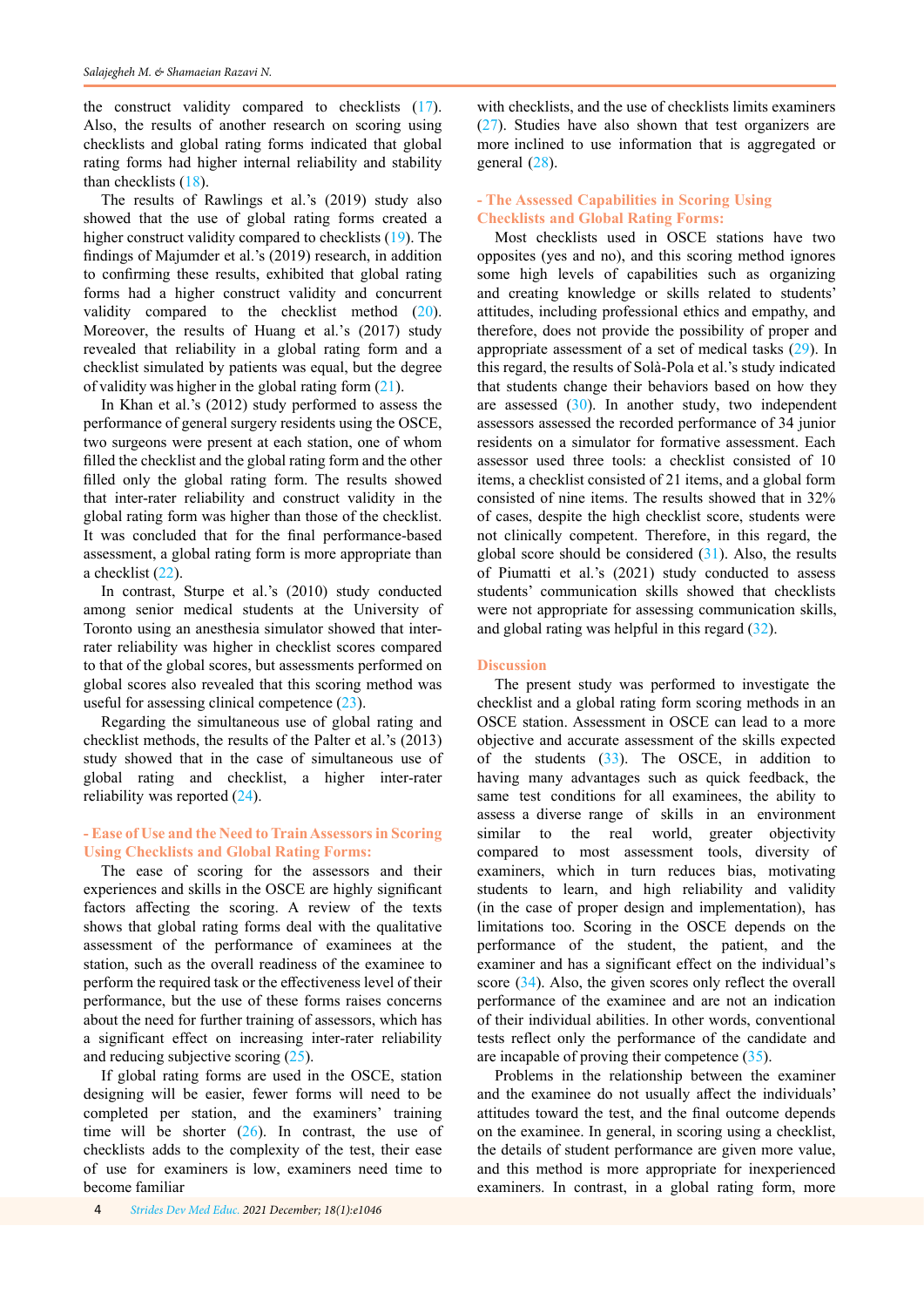<span id="page-4-0"></span>attention is paid to student ability, and experienced examiners prefer this method (5). Based on the evidence, there has always been disagreement about the priority of checklist or global rating. According to Sim et al.'s study, the scores obtained from checklists and global rating forms are well correlated. Although both scoring methods provide good results, the authors have suggested that, in the case of using a scoring method for the assessment stations of process skills, a checklist is preferable (11).

In Hodges et al.'s study, the global rating method had better construct validity and higher reliability compared to the checklist. The global rating method also made a very good distinction between individuals with a one-year difference in the medical course  $(36)$  $(36)$  $(36)$ . In general, the results of some studies show that checklists are problematic in distinguishing between senior residents from junior residents in the OSCE. Also, when using checklists, the benefits of using experienced examiners and the strengths of their professional judgment are minimized ([12\)](#page-5-0). Today, the use of modern checklists in which items have different weights has led to validated assessment results and helped improve the assessment results obtained from the checklist. Judgments about the weighting of specific items should be considered when designing stations and should be consistent with the clinical assessor's expectations of the relative importance of the tasks ([37](#page-5-0)). In a systematic review study by Ilgen et al., the reliability between items and between stations in the global rating method was reported to be higher than that in the checklist method, leading to a more accurate assessment of skills ([37](#page-5-0)). In general, there is usually a need to train assessors in conducting the OSCE. Therefore, it is suggested that faculty development courses in designing, holding, and assessing OSCE in stations can be helpful ([38,](#page-5-0) [39](#page-5-0)). Although the results of most studies reveal that the use of global rating forms in the OSCE is more appropriate, it is generally recommended that both methods be used for scoring in OSCE  $(40, 41)$  $(40, 41)$  $(40, 41)$  $(40, 41)$ .

#### **Limitations**

Given that the present study is a narrative review and does not have any predefined and systematic methods, the selection of articles and their inclusion in the study may be biased and reinforce the results of the study toward the views of the authors. However, the authors have tried to reduce the probable biases of the study as much as possible by studying multiple sources.

#### **Conclusion**

Scoring by checklists and global rating forms can both be used to determine students' clinical competence by observing the necessary requirements such as validity and reliability and using experts. There is widespread disagreement on the superiority of one over the other. It is recommended that both scoring methods be applied in combination to achieve the maximum reliability and validity.

**Supplementary Material(s):** is available here [To read supplementary materials, please refer to the journal website and open [PDF/HTML](http://sdme.kmu.ac.ir/jufile?ar_sfile=814107)].

**Acknowledgments:** This study was conducted with financial support from the Vice-Chancellor for Research and Technology of Kerman University of Medical Sciences (project number: 99001194). We are grateful for the sincere cooperation of our colleagues.

**Conflict of Interests:** The authors declare that they have no competing interests.

**Ethical Approvals:** This research was approved by the Research Ethics Committee of Kerman University of Medical Sciences (code of ethics: IR.KMU. REC.1400.075).

**Funding/Support:** This study was conducted with financial support from the Vice-Chancellor for Research and Technology of Kerman University of Medical Sciences (project number: 99001194).

#### **References**

1. Halman S, Fu AY, Pugh D. Entrustment within an objective structured clinical examination (OSCE) progress test: Bridging the gap towards competency-based medical education. Med Teach. 2020 Nov;42(11):1283-1288. doi: 10.1080/0142159X.2020.1803251. [PMID: 32805146].

2. Alshammari E. Implementing eOSCE during COVID-19 lockdown. Journal of Advanced Pharmacy Education & Research. Jan-Mar. 2020;10(1):175.

3. Lee YH, Lin SC, Wang PY, Lin MH. Objective structural clinical examination for evaluating learning efficacy of Cultural Competence Cultivation Programme for nurses. BMC Nurs. 2020 Dec 1;19(1):114. doi: 10.1186/s12912-020-00500-3. [PMID: 33292191]. [PMCID: PMC7709429].

4. Daniels VJ, Pugh D. Twelve tips for developing an OSCE that measures what you want. Med Teach. 2018 Dec;40(12):1208-1213. doi: 10.1080/0142159X.2017.1390214. [PMID: 29069965].

5. Homer M, Fuller R, Hallam J, Pell G. Shining a spotlight on scoring in the OSCE: Checklists and item weighting. Med Teach. 2020 Sep;42(9):1037-1042. doi: 10.1080/0142159X.2020.1781072. [PMID: 32608303].

6. Kristina SA, Wijoyo Y. Assessment of Pharmacy Students' Clinical Skills using Objective Structured Clinical Examination (OSCE): A Literature Review. Systematic Reviews in Pharmacy. 2019;10(1):55-60. doi:10.5530/srp.2019.1.9.

7. Onwudiegwu U. Osce: Design, Development and Deployment. J West Afr Coll Surg. Jan-Mar 2018;8(1):1-22. [PMID: 30899701]. [PMCID: PMC6398515].

8. Govaerts MJ, van der Vleuten CP, Holmboe ES. Managing tensions in assessment: moving beyond either–or thinking. Med Educ. 2019 Jan;53(1):64-75. doi: 10.1111/medu.13656. [PMID: 30289171]. [PMCID: PMC6586064].

9. Karam VY, Park YS, Tekian A, Youssef N. Evaluating the validity evidence of an OSCE: results from a new medical school. BMC Med Educ. 2018; 18: 313. doi: 10.1186/s12909-018-1421-x. [PMCID: PMC6302424]. [PMID: 30572876].

10. Ferrari R. Writing narrative style literature reviews. Medical Writing. 2015 Dec 1;24(4):230-5. doi:10.1179/2047480615Z.000000000329.

11. Sim JH, Aziz YF, Vijayanantha A, Mansor A, Vadivelu J, Hassan H. A closer look at checklist scoring and global rating for four OSCE stations: Do the scores correlate well?. Education in Medicine Journal. 2015 Jun 1;7(2): 39-44. doi:10.5959/eimj.v7i2.341.